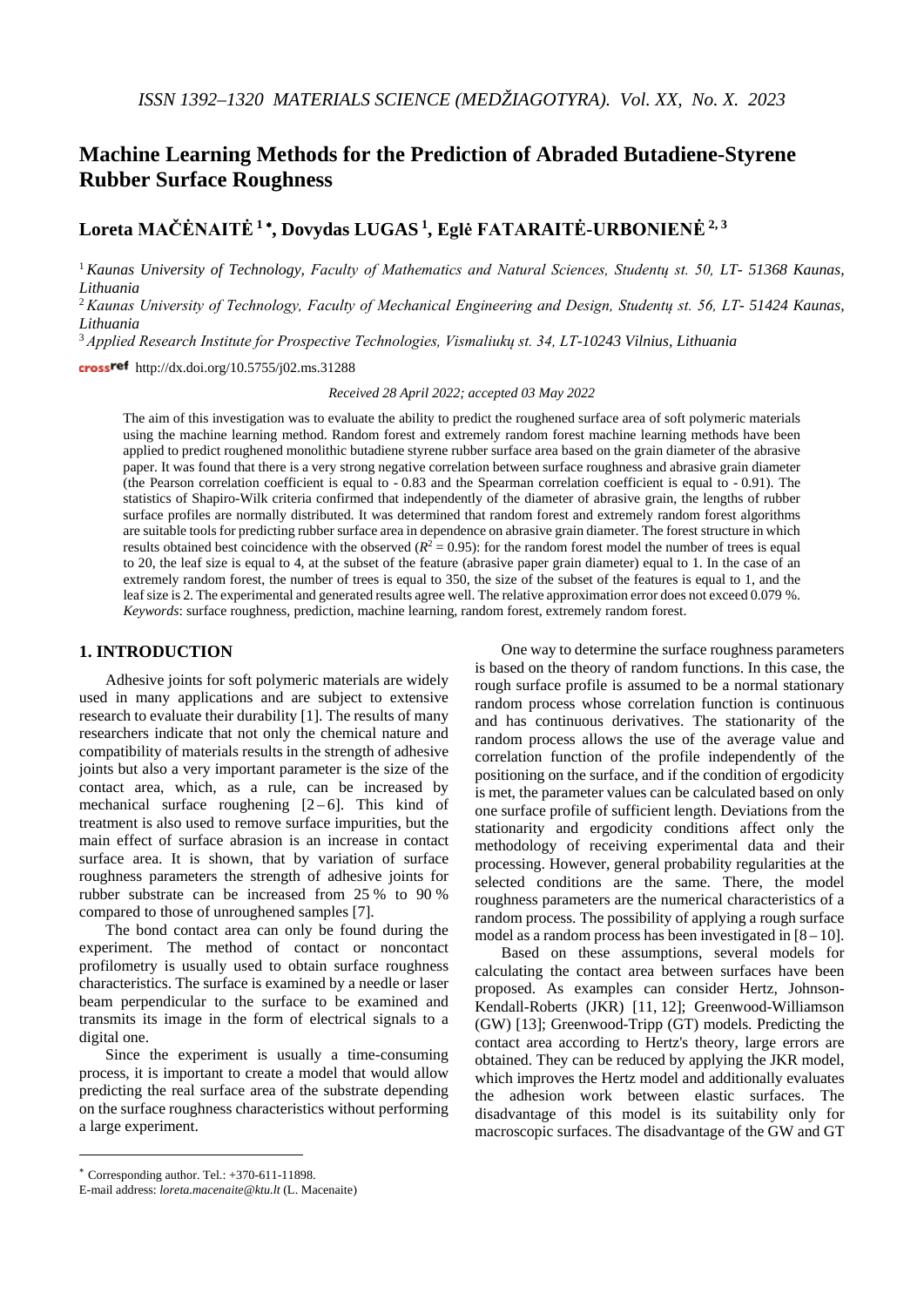models is that they assume peaks of irregularities as spherical. It is clear that the real surface irregularities not always are spherical. Fractal models (Majumdar-Bhushan (MB) model [14]) are also used to calculate the contact area. However, the disadvantage of the MB model is that the conditions for a fractal surface are not always met. Therefore, some researchers are skeptical about the application of fractal models to characterize surface roughness [15]. The various shortcomings of the models encourage researchers to develop new models to predict contact area, which mainly depends on the surface roughness of the substrate.

In recent decades a real breakthrough has been made in the prediction of various processes using different machine learning methods. Among them, the random forest method and its modifications are presented as the most advantageous. Random forest is a popular [machine learning](https://www.sciencedirect.com/topics/computer-science/machine-learning) procedure that can be used to develop prediction models. First introduced by Breiman in 2001, random forest are a collection of [classification](https://www.sciencedirect.com/topics/computer-science/classification) and regression trees, which are simple models using binary splits on [predictor variables](https://www.sciencedirect.com/topics/engineering/predictor-variable) to<br>determine outcome predictions. Random forests determine outcome predictions. Random consistently offer among the highest prediction accuracy compared to other models in the setting of classification [16].

Assuming that, this investigation aimed to evaluate the ability to predict the roughened surface area of soft polymeric materials using random forest and extremely random forest methods.

## **2. EXPERIMENTAL**

#### **2.1. Materials**

It was found a very limited amount of information about the application of machine learning methods for the prediction of soft polymer materials surface roughness, and the prediction of the influence of the contact surface area on the strength of adhesive joints. Butadiene-styrene rubber is well known for its poor adhesion properties with different types of adhesives. It is believable, that selection of this material will allow evaluating the effect of mechanical surface treatment of soft polymer materials, decreasing the effect of chemical interaction between adhesive and substrate. For the investigations black leather-like butadiene-styrene rubber (BSR) pieces have been used. The density and hardness according to the Shore scale were  $p = 1.25$  g/cm<sup>3</sup>  $H = 75$  a.u., respectively.

For surface roughening, 5 abrasive papers of different grade number have been selected. The relation between the number of abrasive paper and the average grain diameter is presented in Table 1. The larger the number of abrasive papers the smaller diameter of abrasive grain is found.

**Table 1.** Relation between abrasive paper number and the abrasive grain diameter

| Abrasive paper number | Average grain diameter $d$ , $\mu$ m |
|-----------------------|--------------------------------------|
| P24                   | 698                                  |
| P40                   | 382                                  |
| P60                   | 260                                  |
| P100                  | 149                                  |

## **2.2. Methods**

#### **2.2.1. Experimental procedure of profiles obtaining and evaluation**

BSR rubber strips  $(100 \text{ mm} \times 100 \text{ mm})$  surface was roughened using abrasive papers of different numbers. During treatment sample feed rate to the abrasion tool was 10 mm/s and the clamping force was  $P = 80$  N. For each abrasive paper seven samples have been prepared.

Roughened rubber surface profiles were carried out perpendicular to the abrasion direction using a testingmachine profilograph "Hommelwerke T500" (Germany). Measurement accuracy was  $\pm 0.2$  μm. 7 profiles for each abrasive grade number treated surface was carried out.

It was assumed that each profile is described by a set of points of the curve  $(x_n, y_n)$ ,  $n = 1, 2, \ldots, N$ . Then the length of the profile *l* can be calculated according to the curve arc length formula:

$$
l = \sum \sqrt{(x_{n+1} - x_n)^2 + (y_{n+1} - y_n)^2}.
$$
 (1)

Surface roughness characteristic *l* for each case of the roughened surface was calculated for the same lenght segment equal to 10 mm.

#### **2.2.2. Machine learning methods**

Two machine learning methods were used to predict the length of the roughened surface profile: random forest and extremely random forest. The recursive feature removal method was used to determine the best features of each method.

Machine learning was performed using the programming languages *R 4.0.5* and *JupyterLab 3.0.14*. environment. The *R* package *randomForest 4.6-14* was used for the random forest algorithm and *extraTrees 1.0.5* for the extremely random forest algorithm testing.

A random forest algorithm consists of a set of decision trees that are constructed according to the following algorithm [17]:

- 1 Selection of the number of trees *m*;
- 2 Design a cycle for finding trees:
	- **for**  $i = 1$  *to*  $m$  **do**

A random sample of data distribution is generated. According to this sample, the tree is trained:

**for** *each cros-section* **do** A random subset of features with *k* elements is formed. An optimal cross-section is selected from the features of this subset. **end**

Tree training is finalized when the stop criterion is reached.

#### **end**

The predicted cross-section suitability is estimated by calculating the total sum of squares error *SSE*:

$$
SSE = \sum_{i \in S_1} (y_i - \bar{y}_1)^2 + \sum_{i \in S_2} (y_i - \bar{y}_2)^2,
$$
 (2)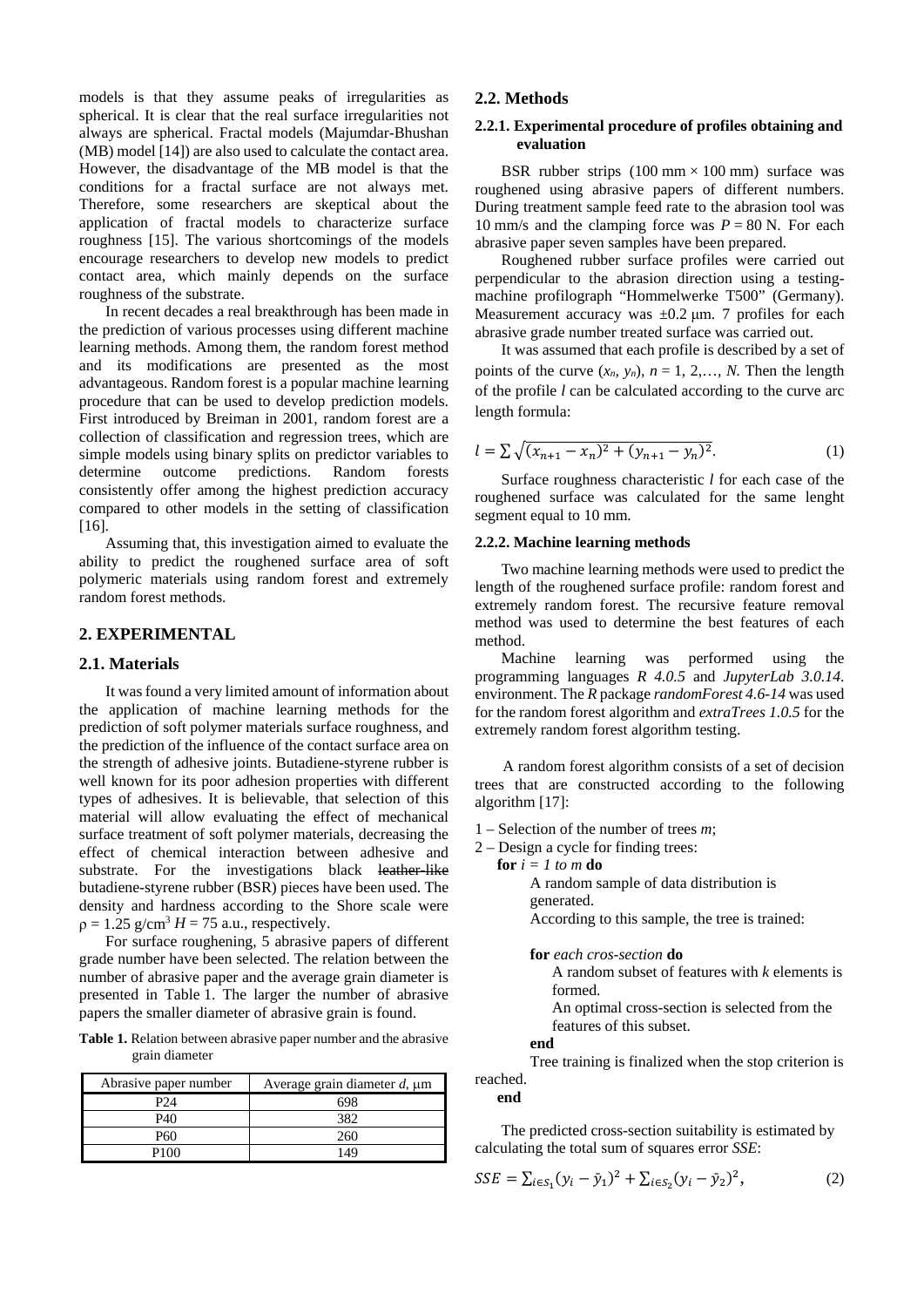where  $S_1$ ,  $S_2$  are the subsets into which the data are split;  $y_i$ is the response values;  $\bar{y}_1$  and  $\bar{y}_2$  are the averages of the response values of the subsets  $S_1$  and  $S_2$ . Cross-section is acceptable if condition *SSE*→*min* is fulfilled.

Typically, a splitting of the tree leaf is not applied when less than five values remain in it. If there are no more leaves left that can be split, the tree construction is stopped. The optimal values of parameters *k* and *m* are determined by cross-validation. The overall forecast is made after calculating the average of all prognoses.

The extremely randomized forest algorithm is a modification of the random forest algorithm [18]. Like a random forest, an extremely random forest consists of a set of trees, but individual trees are trained differently. Firstly, not random data sets as in the case of random forest algorithm, but a full data distribution is used for tree training. Second, this method does not require an optimal cross-section of features. Instead, they are selected at random, and the best among them is selected. Due to that, in this model, one additional parameter, the number of tested random sections for each characteristic, is introduced.

The root mean square error (RMSE) for all predicted models was calculated to evaluate how predicted values coincide with observed ones in a regression analysis. In other words, how concentrated the data around the predicted line of best fit:

$$
RMSE = \sqrt{\frac{\sum_{i=1}^{n} (P_i - O_i)^2}{n}},
$$
\n(3)

where  $P_i$  is the predicted value for the *i-th* observation in the dataset;  $O_i$  is the observed value of the *i-th* observation in the dataset; *n* is the size of the dataset.

#### **3. RESULTS AND DISCUSSION**

## **3.1. Surface roughness characteristics of a real roughened leather-like rubber surface**

In Fig. 1 typical profiles of abraded BSR surfaces vs abrasive paper grain diameter are presented. It is evident that the shape and number of micro-irregularities are highly dependent on the abrasive paper number. If it will be assumed that roughness is treated as the overall microirregularities with a relatively small distance between them, it can be stated that the amount of surface irregularities after treatment with the abrasive paper P24 is less than obtained with the abrasive paper P100. The digital data of profiles were used to calculate the statistical characteristics and length of the profile.

The Shapiro-Wilk criterion with a significance level of 0.05 was applied to confirm/ deny the assumption of normal distribution of profile length. The calculated values of the Shapiro-Wilk statistic *W* and *p-*value are presented in Table 2. *W* values close to 1 and *p-*value significantly higher from 0.05 confirms the normal distribution of profile length. The *R* software was used to calculate confidence intervals for the average profile length *l*ave of seven tested samples. The results of the calculations are presented in Table 3. The relative increase in the surface profile length <sup>∆</sup> was calculated to show the effect of surface roughening compared to that of untreated  $(l_o = 10 \text{ mm})$ :

$$
\Delta = \frac{|l_{ave} - l_o|}{l_o} \times 100\%.\tag{4}
$$





**Fig. 1.** BSR surface profiles *vs* abrasive paper diameter *d*, μm:  $a - 698$ ;  $b - 382$ ;  $c - 260$ ;  $d - 149$ 

**Table 2.** Shapiro-Wilk statistics *W* and *p-*value for the profiles lengths vs abrasive paper grain diameter

| Abrasive grain diameter | <b>Statistics</b> |         |
|-------------------------|-------------------|---------|
| $d$ , $\mu$ m           |                   | p-value |
| 698                     | 0.913             | 0.414   |
| 382                     | 0.844             | 0.108   |
| 260                     | 0.967             | 0.871   |
| 149                     | 0.934             | 0.584   |

As is evident from the data presented in Table 3, the decrease in abrasive grain diameter results in increase in the total profile length. The length of the abraded surface profile of the highest number of abrasive paper (smallest grains diameter) increases by 18.32 % compared to the length of the untreated one. The Pearson correlation coefficient between the abrasive grain size and the profile length is equal to - 0.83 and the Spearman correlation coefficient is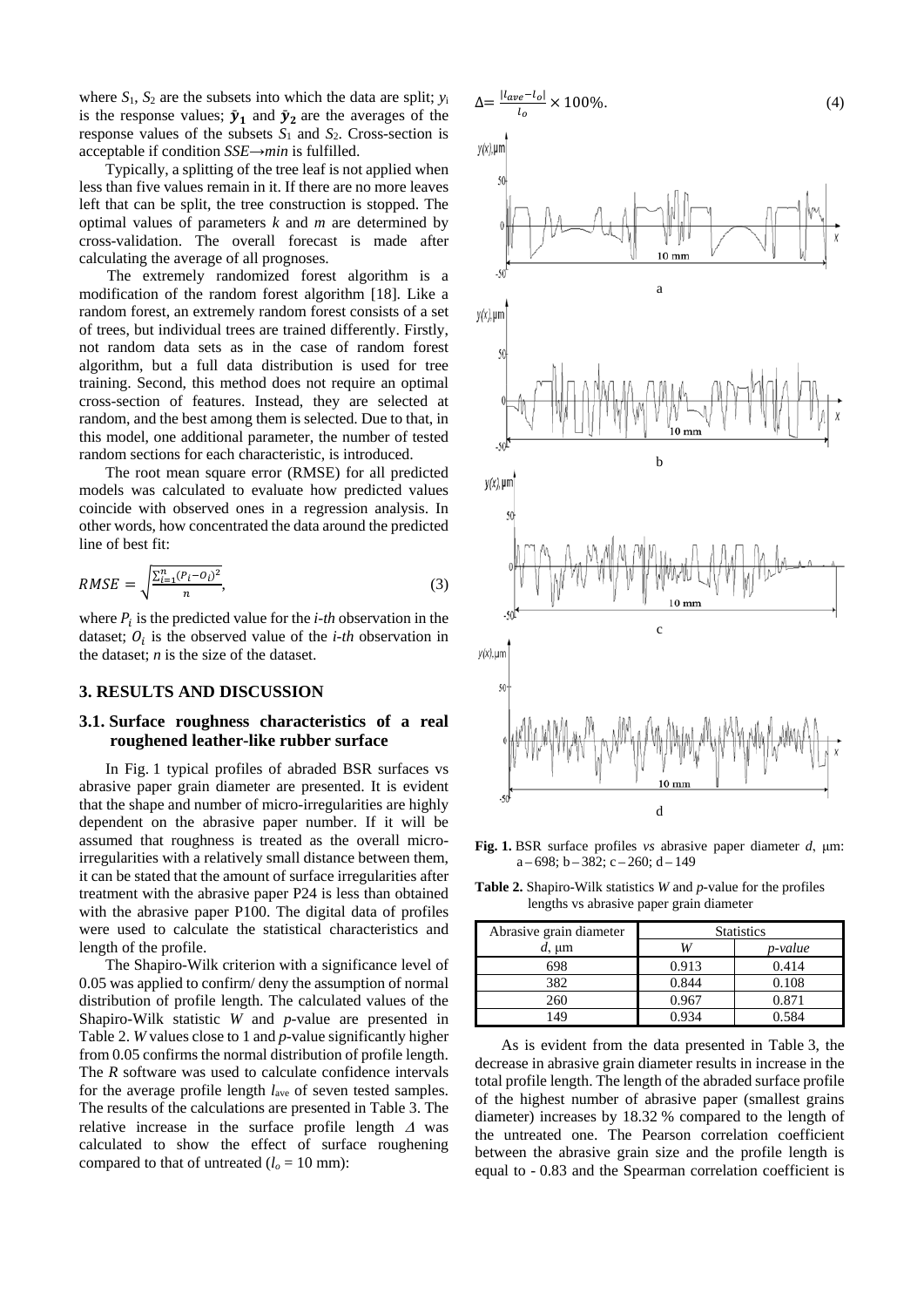equal to - 0.91. Confirmation of a strong negative correlation between the size of the abrasive grain and the length of the roughened surface profile is presented in Fig. 2.

| Abrasive<br>grain<br>diameter $d$ ,<br>um | $l_{\text{ave}}$ , $\mu$ m | Confidence interval<br>$(\alpha = 0.05)$ , $\mu$ m | Д, %  |
|-------------------------------------------|----------------------------|----------------------------------------------------|-------|
| 698                                       | 10470.35                   | (10359; 10582)                                     | 4.49  |
| 382                                       | 10644.25                   | (10460; 10829)                                     | 6.05  |
| 260                                       | 11384.43                   | (11224; 11545)                                     | 12.16 |
| 149                                       | 12243.58                   | (12086; 12402)                                     | 18.32 |

**Table 3.** Real profile characteristics vs. abrasive paper number



**Fig. 2.** Correlation between the length of the roughened surface profile length and the diameter of the abrasive grain

That allows us to state that abrasive grain size can be used as a variable to predict profile length in the machine learning process. This presumption was verified by methods of random forest and extremely random forest.

## **3.2. Prediction of surface roughness using machine learning methods**

To predict the relationship between surface area and abrasion paper characteristics, the lengths of the roughened surface profiles were generated using two machine learning algorithms: random forest and extremely random forest.

Machine learning for each model was performed by five-time repeating multiple (10 times) cross-validation. Two assumptions were made:  $I$  – the test area of the sample is  $S_0 = 10$  mm  $\times 10$  mm  $= 100$  mm<sup>2</sup>  $(10^8 \mu m^2)$ ; II – the surface without roughness is smooth and its true surface area is equal to 100 mm<sup>2</sup>. The surface area of the roughened surface *S* is obtained by multiplying the generated profile length by the width of the sample ( $w = 10$  mm).

Initially, the dependence of the profile length on the abrasive grain size was generated using the random forest algorithm. The random forest model was trained in three stages: Stage I was the determination of the number of trees at which RMSE reaches its lowest value; Stage II was the determination of the optimal subset of features, and Stage III was the determination of the size of the leaf at which RMSE reaches its lowest value.

To find a number of trees in the forest that meets the requirement for learning Stage I, various numbers of trees were tested, and for each case the RMSE was calculated. The dependence between the calculated tree number and the RMSE is presented in Fig. 3. It seems that the dependence is non-linear with the lowest error at the number of trees equal to 20.

Usually, the optimal value of a subset of characteristics is determined in the same way. Since only one variable (abrasive grain diameter) is included in the model, the only possible value for this parameter is 1. Therefore, the size of a subset of variables is simply set to 1.

The last parameter to be defined is the smallest tree leaf size. The value of this parameter and the RMSE was estimated by testing various leaf sizes. The relationship between RMSE and leaf size during random forest learning is presented in Fig. 4. According to the results presented, it can be stated that the leaf size at which the lowest RMSE value is reached is 4. Thus, modeling the dependence of the profile length on the abrasive grain size by the random forest method gives the best results when the number of trees in the random forest is equal to 20, the size of the subset of the variable is equal to 1, and the leaf size is equal to 4.



**Fig. 3.** Random forest model error vs. the number of trees



**Fig. 4.** Dependence between random forest error RMSE and leaf size

The extremely random forest algorithm is trained in the same way. First, the number of trees in the forest was determined by testing the various numbers of trees and estimating the model error RMSE. The dependence between RMSE and the number of trees during extremely random forest model learning is presented in Fig. 5. Based on these results, it can be stated that the number of tested trees needs to be 350.



**Fig. 5.** Relation between an extremely random forest algorithm error and the number of trees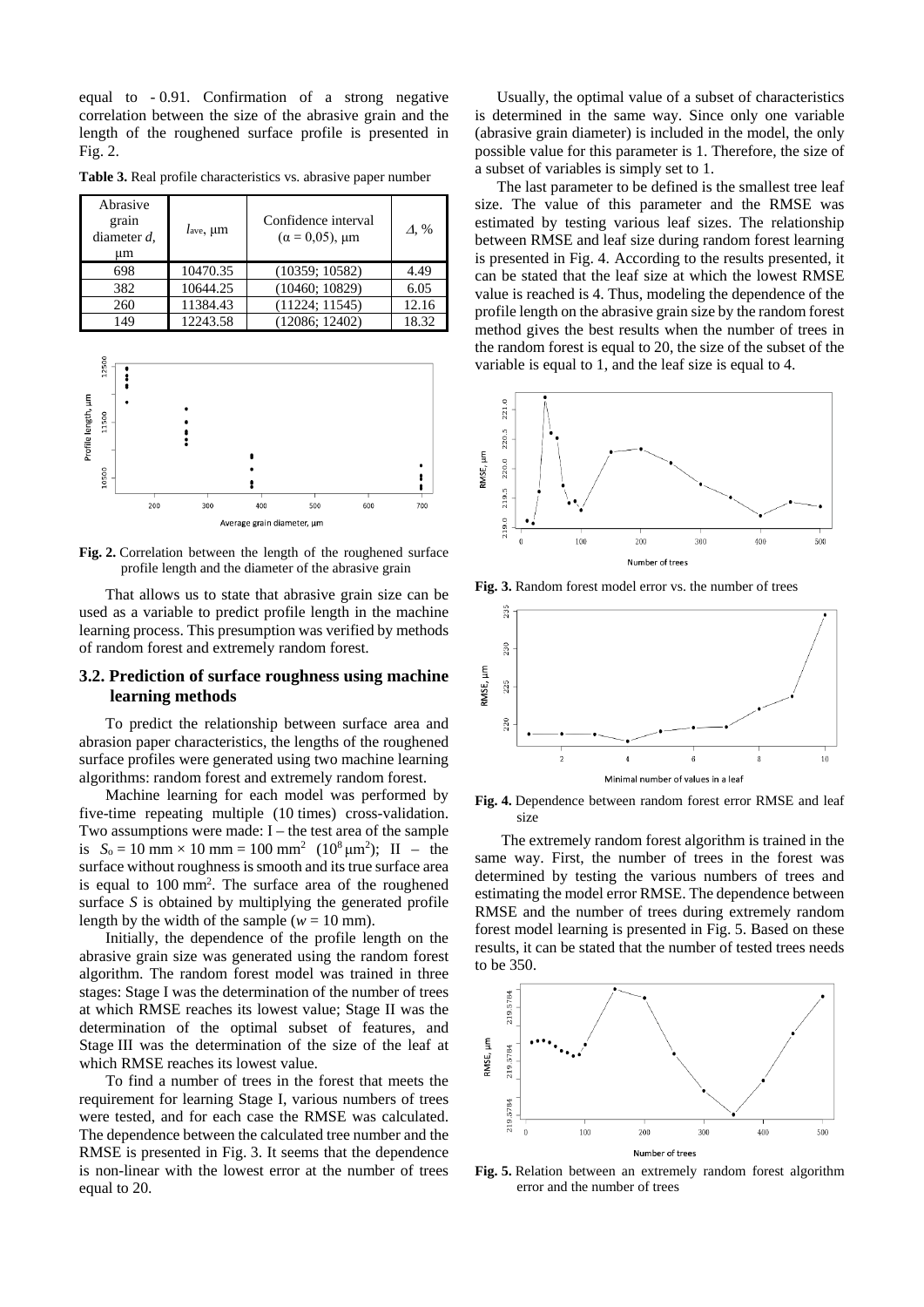Since the model includes only one variable, the same as for the random forest algorithm, the only possible value for the size of a subset of features is set to 1.

The last parameter to be determined is the smallest tree leaf size. Various leaf numbers were tested to determine at which leaf number minimal RMSE is found. The results obtained are presented in Fig. 6. The lowest RMSE value is found when the leaf size is equal to 2. In summarizing, it can be stated that by applying an extremely random forest machine learning method for the prediction of profile length vs. the abrasive grain diameter the best results can be found at the number of trees equal to 350, the size of the subset of the variable is equal to 1, and the leaf size is equal to 2.



**Fig. 6.** Relation between extremely random forest algorithm leaf size and model RMSE

In Table 4 RMSE values and determination coefficient  $R<sup>2</sup>$  calculation results are presented which confirm the adequacy of the generated results to the experimentally observed values.

**Table 4.** RMSE and  $\mathbb{R}^2$  for models trained only with abrasive grain size

| Model                               | $RMSE$ , $\mu$ m | $I\!\!R^2$ |
|-------------------------------------|------------------|------------|
| Random forest (trees number is      | 219.36           | 0.9495     |
| 20, variable is equal to 1, and the |                  |            |
| leaf size is $4$ )                  |                  |            |
| Extremely random forest (trees      | 219.58           | 0.9493     |
| number is 350, the variable is      |                  |            |
| equal to 1, and the leaf size is 2) |                  |            |

In Table 5 generated roughened surface area values in dependence on abrasive grain diameter are presented.

**Table 5.** Predicted results in dependence on machine learning method and the abrasive grain diameter

| Algorithm     | Abrasive grain         | Surface area  |                |  |
|---------------|------------------------|---------------|----------------|--|
|               | diameter $d$ , $\mu$ m | $S, \mu m^2$  | $\delta_s$ , % |  |
| Random forest | 698                    | 104762922.978 | 0.056          |  |
|               | 382                    | 106379009.724 | 0.059          |  |
|               | 260                    | 113835602.677 | 0.008          |  |
|               | 149                    | 122369344.256 | 0.054          |  |
| Extremely     | 698                    | 104739905.794 | 0.035          |  |
| random forest | 382                    | 106358282.475 | 0.079          |  |
|               | 260                    | 113844600.414 | 0.0003         |  |
|               | 149                    | 122409807.909 | 0.021          |  |

In this table relative approximation errors between real  $S_r$  and generated  $S_g$  surface area values are also presented.  $\delta_s$ was calculated according to the following formula:

$$
\delta_s = \frac{|s_g - s_r|}{s_r} \times 100\%.\tag{5}
$$

Calculated  $\delta_s$  values show that the experimentally obtained and generated data coincide well.

Obtained results confirm the presumption that random forest and extremely random forest algorithms can be successfully used for the prediction of the roughened rubber surface area when the grain diameter of abrasive paper is known.

## **4. CONCLUSIONS**

Random forest and extremely random forest machine learning methods have been applied to predict roughened monolithic butadiene styrene rubber surface area based on the grain diameter of the abrasive paper. It was found that there is a very strong correlation between surface roughness and the diameter of abrasive grain. The statistics of Shapiro-Wilk criteria confirmed that independently of the diameter of abrasive grain, the lengths of rubber surface profiles are normally distributed. It was determined that random forest and extremely random forest algorithms are suitable tools for predicting rubber surface area in dependence on abrasive grain diameter. The forest structure in which results obtained best coincides with the observed  $(R^2 = 0.95)$ : for the random forest model the number of trees is equal to 20, the leaf size is equal to 4, at the subset of the feature (abrasive paper grain diameter) equal to 1. In the case of an extremely random forest, the number of trees is equal to 350, the size of the subset of the features is equal to 1, and the leaf size is 2. The experimental and generated results agree well. The relative approximation error does not exceed 0.079 %.

#### **REFERENCES**

- 1. **Dayss, E., Leps, G., Meinhardt, J.** Surface Modification for Improved Adhesion of a Polymer–Metal Compound *Surface and Coatings Technology* 116 1999: pp. 986 – 990. https://doi.org/10.1016/S0257-8972(99)00184-X
- 2. **Uehara, K., Sakurai, M.** Bonding Strength of Adhesives and Surface Roughness of Joined Parts *Journal of Materials Processing Technology* 127 (2) 2002: pp. 178 – 181. https://doi.org/10.1016/S0924-0136(02)00122-X
- 3. **Shahid, M., Hashim, S.A.** Effect of Surface Roughness on The Strength of Cleavage Joints *International Journal of Adhesion and Adhesives* 22 (3) 2002: pp. 235 – 244. https://doi.org/10.1016/S0143-7496(01)00059-8
- 4. **Sargent, J.P.** Adherend Surface Morphology and its Influence on the Peel Strength of Adhesive Joints Bonded with Modified Phenolic and Epoxy Structural Adhesives *International Journal of Adhesion and Adhesives* 14 (1) 1994: pp.  $21 - 30$ . https://doi.org/10.1016/0143-7496(94)90017-5
- 5. **Kwon, J.W., Lee, D.G.** The Effects of Surface Roughness and Bond Thickness on the Fatigue Life of Adhesively Bonded Tubular Single Lap Joints *Journal of Adhesion Science and Technology* 14 (8) 2002: pp. 1085 – 1102. https://doi.org/10.1163/156856100743095
- 6. **Niem, P.I.F., Lau, T.L., Kwan, K.M.** The Effect of Surface Characteristics of Polymeric Materials on the Strength of Bonded Joints *Journal of Adhesion Science and Technology* 10 (4) 1996: pp. 361 – 372. https://doi.org/10.1163/156856196X00760